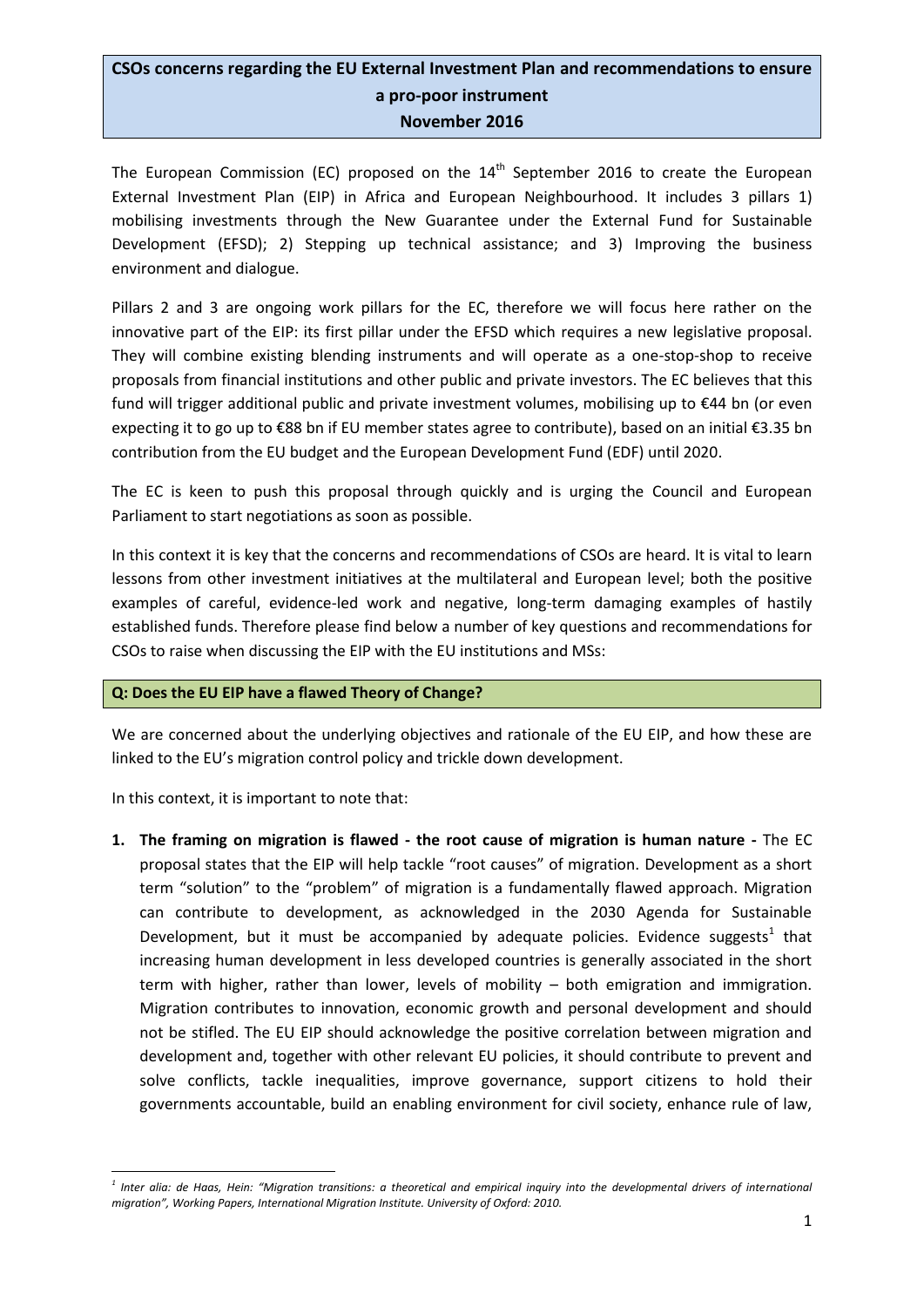and tackle corruption. Only then can it create local opportunities for safe and decent work and livelihoods, so that people and their families can choose whether to migrate or not.

**Recommendation:** *De-link the EIP from European migration control policies and short-term foreign policy objectives.* Development cooperation must be based on the needs and the rights of recipients and not used as foreign policy leverage or be concentrated geographically on the basis of strategic interests.

**2. Underlying reasoning needs rethinking – growth does not automatically mean jobs:** The EC proposal focuses on job creation as its main expected result. This is based on the increasingly disputed assumption<sup>2</sup> that growth *per se* generates jobs. Jobless growth is widespread– particularly in Europe, and in various developing countries, growth has been impressive over the past few years, but has also been accompanied with rising levels of poverty. The proposal does not specify what types of jobs, who will get the jobs (i.e. the most left behind or not), what type of projects to ensure sustainable green jobs. Research<sup>3</sup> shows that there are still considerable concerns around the capacity of business, including Development Financial Institutions (DFI), to promote decent work in developing countries. While business is needed to foster economic growth, this alone cannot be sufficient to ensure sustainable development, based on rights and democratic governance.

**Recommendation:** *Adopt a multi-dimensional approach, as required by the SDGs: not just focusing on statistics about quantity of goods and services produced (i.e. GDP)*, but fully integrate the social, environmental and governance dimensions.

*Ensure that financial and, more importantly, development additionality are demonstrable*, risks for people and the environment are effectively minimized, women's rights, economic opportunities and decent work creation are effectively promoted, and the public sector is not undermined but rather strengthened.

**Q: Can the EIP be pro-poor and pro-women? Development aid is a tool to fight poverty and inequality, not to support European private sector entities** 

**3. ODA diversion away from essential services:** By pooling public resources and using ODA to subsidise private companies most often owned and domiciled in OECD countries, blending diverts aid from public investments. **Public investment, rather than blended finance of**  which the financial<sup>4</sup>, development and value additionality remains suspect, is often a better

1

*<sup>2</sup> In Nigeria, e.g., GDP growth has been at 5% over the past 20 years. This is higher than the average African or global growth rates. Despite this, poverty has also increased from 54% in 2003 to just under 70% in 2012. This means that 112 million people out of a population of 170 million people are living in poverty. What is more, according to the 2012 National Youth Survey report, 45% of young people between 15 and 35 are unemployed, and four out of every five graduates have no job. In Nigeria, the richest 10% earn more than twice as much as the poorest 40%. Nigeria's growth did not reduce poverty and inequality. Zambia's economy grew at an average annual rate of 7% between 2010 and 2014 (it slowed down in 2015). The benefits of gross domestic product (GDP) growth have accrued mainly to the richer segments of the population in urban areas. Zambia has a very unequal income distribution: 60% of the population lives below the poverty line and 42% are considered to be in extreme poverty. This growth has not improved living conditions for the poor, it has not generated dignified and decent jobs improving their life.*

*<sup>3</sup> See "[The development effectiveness of supporting the private sector with ODA funds](http://www.ituc-csi.org/DFI-study)", TUDCN/ITUC and CPDE, April 2016 and "[Business](http://www.ituc-csi.org/business-accountability-for-development)  [Accountability FOR Development: Mapping business liability mechanisms and donor engagement with private sector in development](http://www.ituc-csi.org/business-accountability-for-development)", TUDCN/ITUC, CPDE and Eurodad, April 2015.*

*<sup>4</sup> The European Court of Auditors Special Report 16 (2014) on the use of blending found "for 15 of the 30 projects examined by the Court, there was no convincing analysis to show that a grant was necessary in order for the loan to be contracted (…). Depending on the case concerned, there were indications that the investments would also have been made without the grant". See: [http://www.eca.europa.eu/Lists/ECADocuments/SR14\\_16/SR14\\_16\\_EN.pdf](http://www.eca.europa.eu/Lists/ECADocuments/SR14_16/SR14_16_EN.pdf)*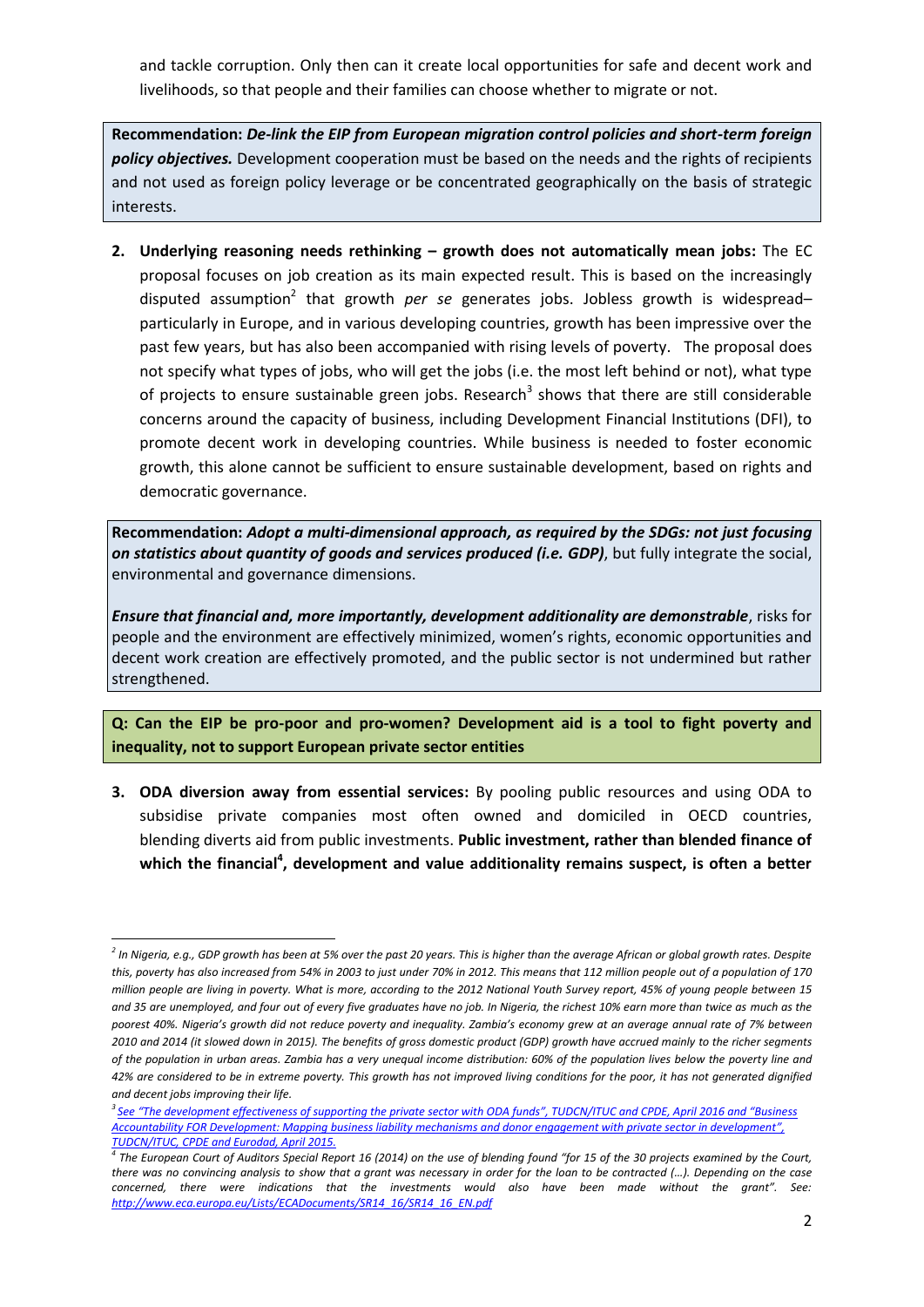**way of supporting private sector development in developing countries<sup>5</sup>** . ODA can help reduce the barriers to private sector investment, through investing in essential services, such as health, education and agriculture.

**Recommendation:** *Ensure that a majority of aid is still directed to support the public sector, which in turn is crucial to private sector investment*. For example, a healthy, educated workforce and wellfunctioning governance systems are key factors as to where responsible firms choose to invest.

# **Q: What evidence is there that the EIP will deliver any development impact?**

**4. Learn the lessons from previous investment initiatives:** The Investment Plan for Europe bears significant similarities with the EIP, especially since both are based on 3 pillars, including one which is the setting-up of a fund to guarantee riskier operations by financial institutions. But more than one year after its launch, there are serious concerns about the genuine additionality of the Investment Plan for Europe. Think tanks<sup>6</sup> and NGOs<sup>7</sup> have criticised it for enabling to a large extent business as usual by the European Investment Bank (EIB; the main implementer of the investment fund) and raising doubts about the innovative nature of the fund. In addition, the **EU institutions should not take for granted that guarantees to financial institutions constitute a silver bullet to make them invest in projects with higher development impact.** For instance, the EIB has already been operating for decades under its External Lending Mandate thanks to EU guarantees, and despite this fact it is still mainly operating in middle-income countries rather than LDCs.

**Recommendation:** *Take stock of the evaluation conducted on the EU blending facilities as a first step*; this evaluation should be a basis to start negotiations and ensure lessons learnt are incorporated.

**5. No sufficient social, environmental, labour or human rights safeguards are yet in place to ensure that private finance in development reaches its stated goals**: It is crucial to ensure the financial institutions and private entities involved in the EU EIP respect human rights and the environment. Commercial goals should not supersede developmental goals, and it is illusory to assume that these goals automatically converge. Despite the potential of having a larger role for the private sector in development, there are huge risks associated with mixing private finance with public development funding<sup>8</sup>. A major concern with the draft EFSD is the absence of the **recognition for human rights due diligence and need to comply with Article 21 of the EU treaties and the Charter of Fundamental Rights in investment projects, particularly on the responsibility of the private sector.** As expressly recognised in June 2016 Council Conclusions, corporate respect for human rights is indispensable to achieve the SDGs. $<sup>9</sup>$  Promoting and</sup> financially supporting a greater corporate presence in developing countries in the absence of an

8 2015 was the deadliest year for human rights activists, with 122 murders reported in Latin America alone – that accounts for 65% of all such killings across the world. See Oxfam's latest report: [https://www.oxfam.org/en/pressroom/pressreleases/2016-10-25/violence](https://www.oxfam.org/en/pressroom/pressreleases/2016-10-25/violence-against-human-rights-activists-latin-america-out-control)[against-human-rights-activists-latin-america-out-control;](https://www.oxfam.org/en/pressroom/pressreleases/2016-10-25/violence-against-human-rights-activists-latin-america-out-control) The suffering of others Oxfam report[: http://policy-](http://policy-practice.oxfam.org.uk/blog/2015/04/risky-investment-and-human-rights-abuses)

[practice.oxfam.org.uk/blog/2015/04/risky-investment-and-human-rights-abuses](http://policy-practice.oxfam.org.uk/blog/2015/04/risky-investment-and-human-rights-abuses) ; [The development effectiveness of supporting the](http://www.ituc-csi.org/DFI-study)  [private sector with ODA funds,](http://www.ituc-csi.org/DFI-study) TUDCN/ITUC and CPDE report, April 2016; *9 [http://www.consilium.europa.eu/en/press/press-releases/2016/06/20-fac-business-human-rights-conclusions/?utm\\_source=dsms](http://www.consilium.europa.eu/en/press/press-releases/2016/06/20-fac-business-human-rights-conclusions/?utm_source=dsms-auto&utm_medium=email&utm_campaign=Council+conclusions+on+business+and+human+rights)[auto&utm\\_medium=email&utm\\_campaign=Council+conclusions+on+business+and+human+rights](http://www.consilium.europa.eu/en/press/press-releases/2016/06/20-fac-business-human-rights-conclusions/?utm_source=dsms-auto&utm_medium=email&utm_campaign=Council+conclusions+on+business+and+human+rights)*

<sup>1</sup> *5 Romero, MJ. A dangerous blend? The EU's agenda to 'blend' public development finance with private finance. 2013. Available at <http://eurodad.org/files/pdf/1546054-a-dangerous-blend-the-eu-s-agenda-to-blend-public-development-financewith-private-finance.pdf> 6 See Bruegel [\(http://bruegel.org/2016/05/assessing-the-juncker-plan-after-one-year/\),](http://bruegel.org/2016/05/assessing-the-juncker-plan-after-one-year/) Institut Delors* 

*<http://www.institutdelors.eu/media/investmentjunckerplan-rubiorinaldipellerincarlin-jdi-mar16.pdf?pdf=ok>* <sup>7</sup> See NGO report "The best laid plans" <u>http://www.wwf.eu/what\_we\_do/sustainable\_economies/sustainable\_finance/?279339/The-best-</u> *[laid-plans-Why-the-Investment-Plan-for-Europe-does-not-drive-the-sustainable-energy-transition](http://www.wwf.eu/what_we_do/sustainable_economies/sustainable_finance/?279339/The-best-laid-plans-Why-the-Investment-Plan-for-Europe-does-not-drive-the-sustainable-energy-transition)*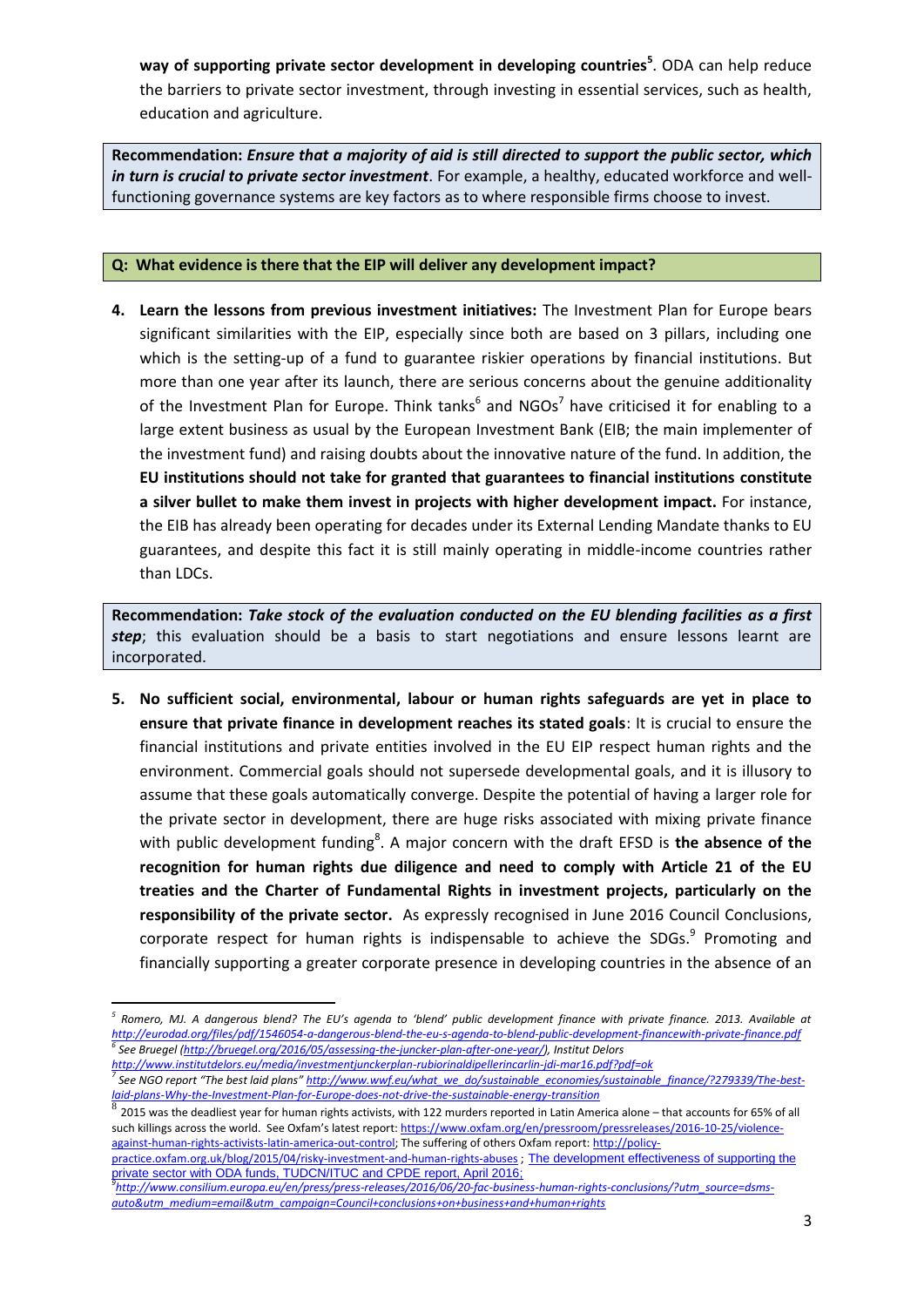adequate legal framework that guarantees corporate accountability and transparency, and ensures justice for victims of corporate malpractice risks incentivising exploitation and human and labour rights violations, rather than promote a dignified life with more decent jobs. More than half of companies listed on the FTSE100 (UK), CAC40 (France) and DAX30 (Germany) indexes have been linked to human rights abuses.<sup>10</sup> Academics, legal experts and international organisations have long highlighted significant gaps in the current legal framework, which contribute to corporations being able to act with impunity. Companies' ability to evade responsibility is greater in developing countries where the legal system is frail or corrupt, and victims have little chance to demand justice. It is therefore crucial to adopt robust European and national policies to make business accountable for its human rights and environmental impacts.

**Recommendation:** *Incorporate stronger language within the regulation to ensure full visibility, transparency and accountability of the EIP*, and ensure sufficient social, labour, environmental and human rights safeguards and legal framework are in place prior to the implementation of the initiative.

*Make the eligibility criteria for the EFSD more stringent*, so that the commitment to SDGs, Busan development effectiveness principles framework and compliance with Article 21 of the EU treaties and the Charter of Fundamental Rights are operationalised in project selection. If these commitments are not complied with, EU funds should not be used. This includes ensuring companies are paying their fair share of taxes so that private sector development will provide an important source of revenue for the public sector in developing countries.

*Establish an EU centralised Grievance Mechanism for all EIP and other blended supported projects* to ensure recipients and stakeholders and local communities are aware and have access to this mechanism.

# **Q: How to ensure transparency and accountability?**

**6. Private finance tends to be much less transparent and accountable than public concessional** funding: as shown by the experience from EU's blending facilities.<sup>11</sup> This threatens the quality of aid. The EC needs to not only respect and implement their own commitments but ensure that the financial institutions and private entities that they give funding to, sign up to and respect the Busan development effectiveness principles, particularly on ownership, alignment and transparency. The European Parliament was clear on this in their 2016 report on the role of the private sector in development, which states "*all blending operations must be fully consistent with development effectiveness principles, such as ownership, accountability and transparency*".<sup>12</sup> There is **poor evidence on impacts of the type of investments using blending, including data on financial, development and value additionality. Furthermore, there is poor monitoring and evaluation<sup>13</sup>** for current blending facilities.

**Recommendation:** *Scale up evaluations and monitoring to ensure the 'do no harm' principle is respected* and that this instrument can 'maximise positive benefits': people in poverty are better off as a result.

<sup>1</sup> *<sup>10</sup> [http://corporatejustice.org/documents/ahrri\\_report\\_final-2.pdf](http://corporatejustice.org/documents/ahrri_report_final-2.pdf)*

*<sup>11</sup> Ibid. 8*

*<sup>12</sup> <http://www.europarl.europa.eu/sides/getDoc.do?pubRef=-//EP//NONSGML+TA+P8-TA-2016-0137+0+DOC+PDF+V0//EN>*

<sup>&</sup>lt;sup>13</sup> Development Initiative forthcoming report 16/11/2016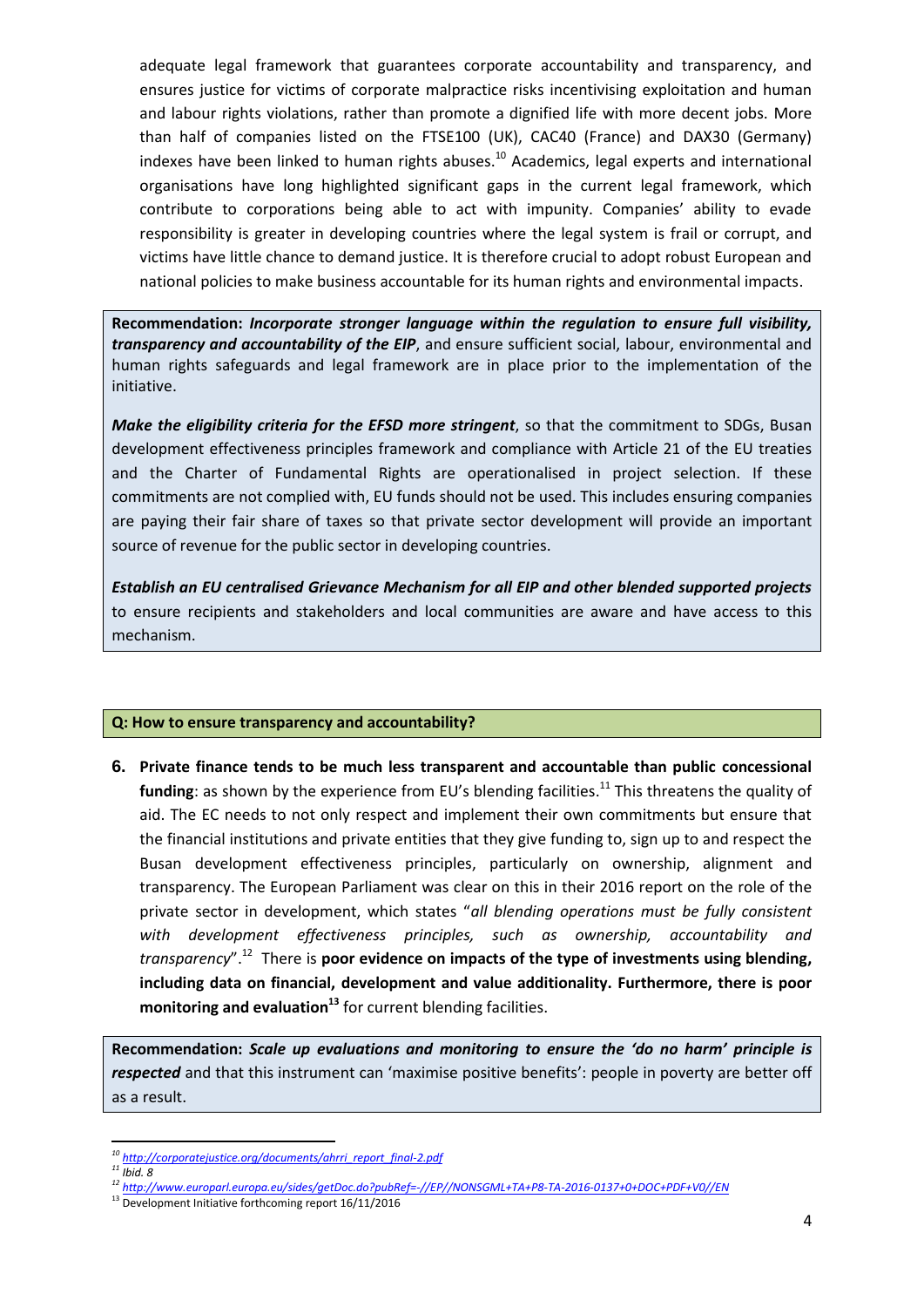Ensure all procurement under the EIP follows open **clean global contracting principles** (http://www.open-contracting.org/2013/06/20/introducing the open contracting principles/)

*Establish regular monitoring and evaluation systems to demonstrate the development additionality of the EIP is not only financial*, as well as for other EC blending facilities involving public ODA.

*Ensure a common standard of reporting is established for all providers using blended finance instruments*. This common standard should ensure data is timely, comparable, accessible and disaggregated enough to use for tracking blended finance to the destination country and receiving entity, and reporting its impact. It is also important to agree on a way of reporting information on investee companies (such as their jurisdiction and size) - this is essential to understand whether or not ODA used in blending is complying with established standards of 'untied aid', or whether it is causing any distortions to local markets. It is also necessary to enhance accountability of blended investments to beneficiary communities on the ground.

*The new EFSD should be reported to the International Aid Transparency Initiative (IATI) to ensure full transparency whether it is using some or all ODA.* The IATI standard represents a robust basis for improved reporting, since many actors in blending are already using it to report on their development spending. However, the quality of data reported to IATI needs to improve, and open dialogue needs to be had between providers and their stakeholders, to establish how to improve qualitative aspects of reporting, especially qualitative and quantitative reporting on results. This is critical to ensure that donors and their partner countries can better understand the impacts of blending on poverty.

**7. Civic space is often reduced in developing countries, and even more so in fragile and conflictaffected areas:** As stressed by the UN Special Rapporteur on Freedom of Assembly, the enabling environment for businesses is typically much better than it is for associations.<sup>14</sup> The EU and partner countries must share responsibility and accountability for their joint efforts in partnership, and development cooperation should as much as possible align with national strategies that have been planned, formulated, and discussed by developing country governments, parliamentarians and – importantly – together with citizens and civil society including trade unions. This requires empowering the citizens of partner countries to work together with their governments to develop common priorities to fight poverty, social injustice, climate change and inequality. The role of civil society and civic space needs to be fully integrated into the EIP.

**Recommendation:** *Ensure the EIP empowers the citizens of partner countries to work together with their governments* to develop common priorities to fight poverty, social injustice, climate change and inequality, and to reduce conflict. Put in place measures to ensure local civil society organisations enjoy the space and resources needed to play their role. Without civic space and participation, there can be no responsible investment – hence the importance of incorporating the governance dimension in the EIP.

*Promote an enabling environment not only for (local) private sector to flourish but also for CSOs and trade unions to operate freely* and make a contribution to the sustainable development of countries where the EIP will be deployed.

 $\overline{\phantom{a}}$ 

<sup>14</sup> [http://freeassembly.net/wp-content/uploads/2015/09/A\\_70\\_266\\_ENG.pdf](http://freeassembly.net/wp-content/uploads/2015/09/A_70_266_ENG.pdf)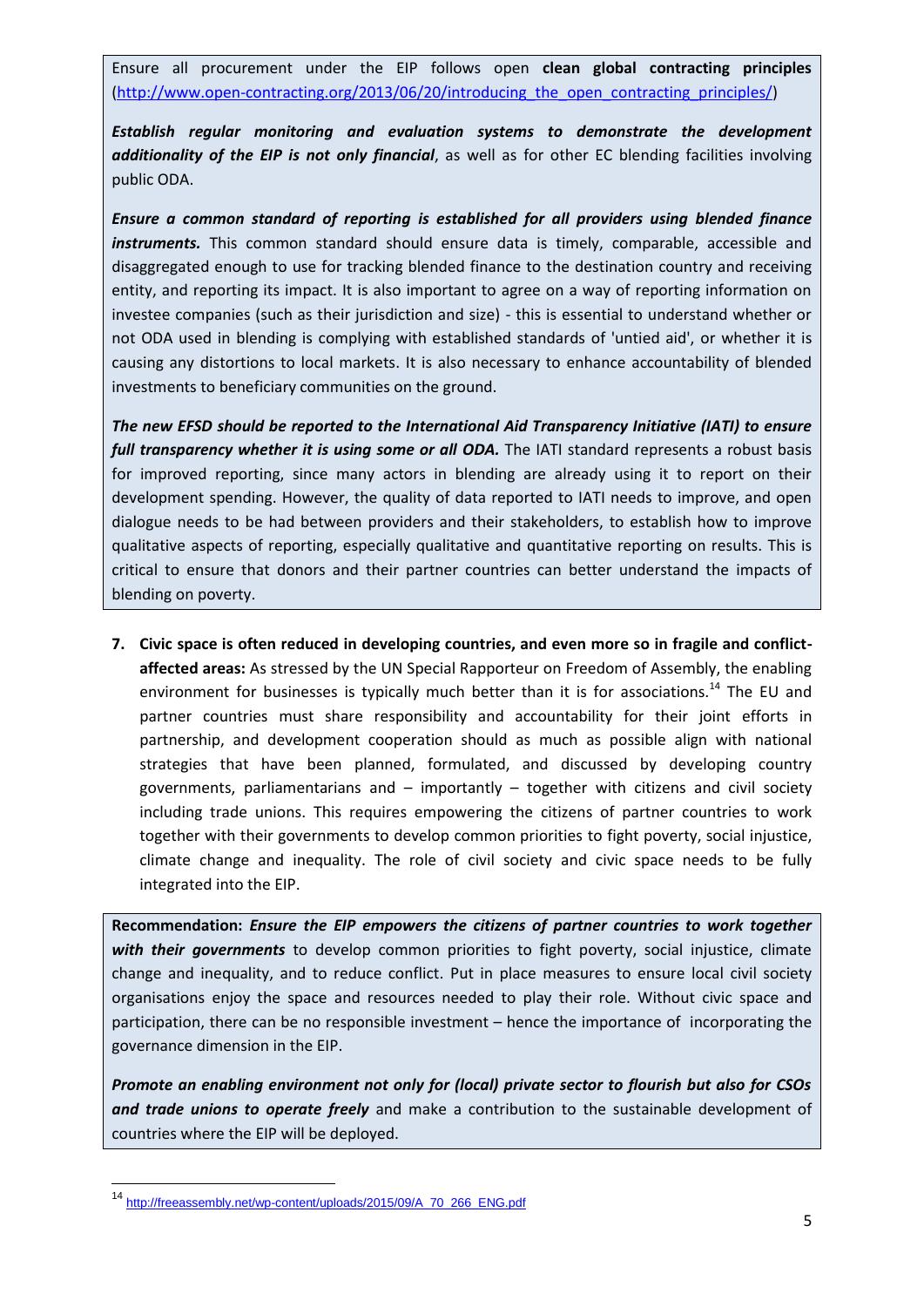*Include civil society within the governance structure of the EIP's projects so they are involved throughout the project cycle* from design to implementation and evaluation phases – and not just assigned to a watchdog role after the fact.

# **Q: What private sector entities and people should the EIP invest in?**

**8. Concern about generating decent jobs with local SMEs: The track record of global value chains to generate decent jobs is mixed at best: developing countries are often consigned to low**value added and low-profit activities<sup>15</sup> – this has serious consequences for workers' rights and for women workers in particular. It also creates a situation where developing countries compete among themselves to offer very similar products or assembly services at lower and lower prices, which put intense downward pressure on wages.

**Recommendation:** *The EIP should be used exclusively to support local companies in developing countries, with a focus on micro, small and medium size companies*. The EIP should not be a disguised promoter of tied aid and not crowd out SMEs in favour of large international companies. When involving the private sector in development, within the EU EIP or other instruments, the EC should actively promote alternative business models which are structured to keep more value with local workers and producers<sup>16</sup> and represent a more 'humane economy'.<sup>17</sup>

*Ensure that employment opportunities generated by the EIP are decent and sustainable*, respecting labour rights and freedom of association, fostering social protection for workers and their families, and promoting social dialogue as the standard framework for negotiation between private sector (employers) and workers' organisations. Social dialogue leads to more stable and resilient societies, improving the conditions for investment and growth.

**9. Concern of scale, sector and location**: The current proposal is that the EIP will promote a few projects that could potentially be supporting local SMEs, however the large majority of the projects are likely to be for large infrastructure projects. This is because it is inherent for investors to ensure large returns, and because the EC, with limited resources, will be unable to monitor many small projects. Blending is not likely to be suitable for poorer countries; in effect it incentivises aid to middle-income countries with attractive investment climates and risks to reduce funding available for LDCs. Finally, there is concern that the projects will pull much needed resources away from supporting public sector services or push to invest in projects that privatise public services such as health or education. Specifically the suggestion for a minimum 20% threshold for funds to be climate relevant is too low, already required under the MFF and unambitious. For example, some IFIs, like the EIB already commit to 40% of funds being climate relevant. .

**Recommendation: All projects financed under the EIP should be climate proof in line with the objectives of the Paris Agreement.** A more ambitious *target should be reached for climate change projects including stringent eligibility criteria so that fossil fuels and large hydropower projects are no-go-zones.*

<sup>1</sup> *<sup>15</sup> UNCTAD, Trade and development report, 2014, pages 104-105.*

<sup>&</sup>lt;sup>16</sup> See examples on page 24 in *Oxfam's 3[-year update](https://www.oxfam.org/sites/www.oxfam.org/files/file_attachments/bp-journey-to-sustainable-food-btb-190416-en.pdf)* of the Behind the Brands work. See also Action Aid report <u>What a way to make a</u> living, Using industrial policy to create more and better jobs, March 2016. *[living, Using industrial policy to create more and better jobs,](https://www.actionaid.org.uk/sites/default/files/publications/what_a_way_to_make_a_living_pdf.pdf) March 2016.*

*<sup>17</sup> See '[The Time is Now. Building a human economy for Africa](https://www.oxfam.org/en/research/time-now-0)', Oxfam. 2016.*